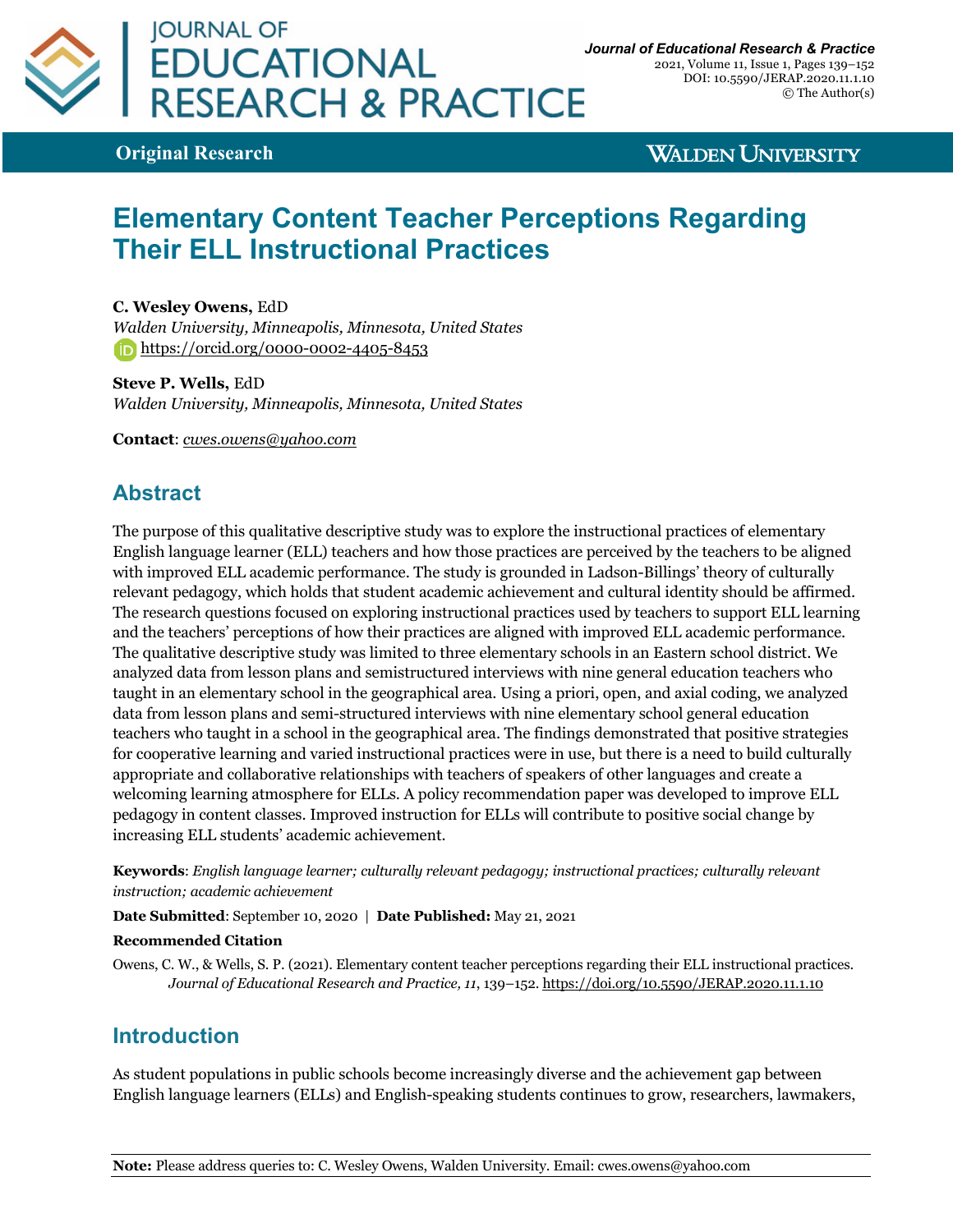and school district personnel seek ways to increase ELL academic performance. Federal laws and initiatives, such as Race to the Top (U. S. Department of Education [USDOE], 2009) and Every Student Succeeds Act (ESSA, USDOE, 2015), were intended to close the performance gap between ELL and non-ELL students, but ELLs continue to score significantly lower than non-ELLs in reading and math at the fourth-grade level (NAEP, 2019). This persistent performance gap and the increasing number of ELLs in public school classrooms (USDOE, 2019) have sparked improvement efforts in the field of ELL instruction (Castro-Olivo et al., 2018).

## **Problem Statement**

The problem addressed in this study, which took place in a metropolitan Virginia school district, is the need to explore the instructional practices of elementary content teachers of ELLs and how those practices are perceived by the teachers to be aligned with improved ELL academic performance. The setting for this study was three elementary schools in the district, which includes more than 90 elementary, middle, and high schools. The three schools average more than 30 content teachers; each school has one principal and one assistant principal and an average class size of 25. Leaders in the local district are charged with the task of meeting and exceeding state standards while helping ELLs become proficient in English. On-time graduation rates in this Virginia school district exceed state averages overall (92%), but ELLs comprise the lowest on-time graduation rates (82%) of all student groups (VDOE, 2018). In the local setting, it is important to understand how content teachers use research-based ELL instructional strategies because such approaches are linked to improved ELL academic performance (Turkan & Burzick, 2016).

### **Gap in the Literature**

A disparity exists between ELLs and other ethnic subgroups in student performance and socioeconomic status. Carnoy and Garciá (2017) noted that academic performance in Black and Hispanic students has improved, causing a decrease in the gap in performance between these two groups and other nonethnic students. The difference in academic performance between ELLs and nonethnic subgroups, however, remained unchanged. Asian and Hispanic ELLs are falling behind White students (Carnoy & Garciá, 2017). Socioeconomic disparities also exist because ELLs are more likely to have a higher rate of poverty than European American, African American, Asian American, and Hispanic American non-ELLs. Low socioeconomic status correlates significantly with lower academic achievement (Barragan et al., 2018; Gay, 2013). The achievement gaps and socioeconomic disparities, then, support the need for this study.

Elementary teachers of ELLs face the dual challenge of promoting academic achievement across subject areas and teaching English language and literacy to a mixed group, some of whom can speak English and some of whom cannot (Kim, 2017). According to Diaz et al. (2016), some content teachers have low expectations for ELLs. Often, they hesitate to acknowledge that high academic performance can even be expected before ELLs develop English skills (Diaz et al., 2016). Teachers who favor a less rigorous curriculum for ELL students run the risk of contributing to the achievement gap between ELLs and non-ELL learners (Murphy & Torff, 2019). Therefore, it is necessary to address content teachers' uncertainty about how to improve instructional practice for ELLs.

### **Significance**

The findings of this study are significant as they can help teachers gain an understanding of the instructional practices that are applied with the intention of improving the academic performance of ELLs. According to O'Brien and Leighton (2015), knowledge of instructional methods is needed to identify ways to strengthen ELL conceptual knowledge and academic achievement. A better understanding of instructional practice alignment with research-based practices provides greater insight when educating teachers who have ELLs in their classroom (Feiman-Neimser, 2018) and may provide teachers with insights into how to improve ELLs'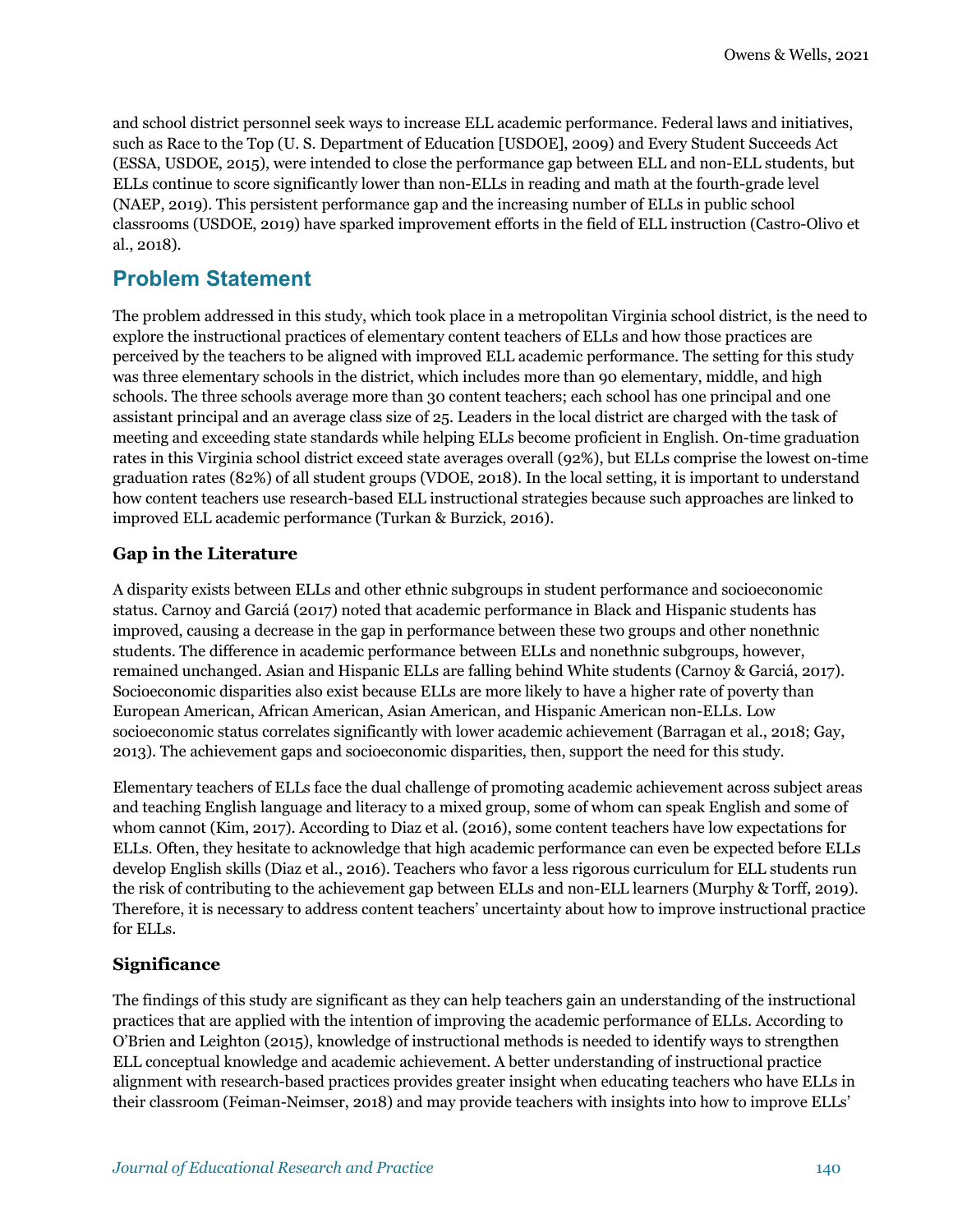academic performance (Grasparil & Hernandez, 2015). Increasing teachers' understanding of instructional practices for ELLs provides students with better opportunities to succeed academically.

### **Research Questions**

RQ 1: What instructional practices do elementary content teachers say they use to support ELL learning?

RQ 2: What practices are perceived to be aligned with improved ELL academic performance?

## **Literature Review**

This literature review begins with a discussion of the conceptual framework used to guide this study, including a description of the constructs of culturally relevant instruction, and the benefits of integrating it into the classroom. Following the conceptual framework is a comprehensive review of research related to (a) culturally relevant curriculum (CRC), (b) effective instructional practices for ELLs, and (c) teachers' beliefs about ELL instruction. These subtopics provide an explanation of the research problem.

### **Conceptual Framework**

The theory of culturally relevant pedagogy (CRP; Ladson-Billings, 1994, 1995, 2006) is rooted in the theoretical tenets of Vygotsky's philosophy of social and cognitive construction that originated in the 1990s from research on educational inequity of ethnically diverse students. Fundamental to this basic understanding is the Vygotskian explanation for the cultural shifts occurring among the children in today's classrooms. Vygotsky (1978) recognized the importance of how cultural, social, and historical factors have an impact on students' thinking and learning. Vygotsky noted that individuals construct knowledge based on their prior learning experiences. Guided by the instruction of their teachers, students can be proficient learners when educational experiences relate to their cultures.

CRP informs the framework for the research design components of this study. According to Ladson-Billings  $(1995),$ 

culturally relevant pedagogy rests on three criteria or propositions; (a) Students must experience academic success; (b) students must develop and/or maintain cultural competence, and; (c) students must develop a critical consciousness through with they challenge the status quo of the current social order. (p. 160)

Davis and McCarther (2015) asserted that teachers who use CRP discover effective instructional practices that acknowledge students' cultural backgrounds in the identified learning style of students. CRP involves instructional practices that draw on students' cultural and linguistic strengths, which enable students to reach higher levels of academic success (Powell et al., 2016). CRP can be a useful practice that empowers teachers to see culture as an asset to enrich students' social and academic achievement.

### **Culturally Relevant Curriculum**

When the curriculum is meaningful and the instruction matches their cultural background, students' performance improves. DeCapua (2016) found that teachers can reduce cultural differences by building on the cultural experience of students to enhance their performance. Meaningful and matching achievements and familiar referents of ELLs are essential characteristics of a CRC (Dong, 2017). Familiar referents, according to Dong, include instructional materials that mirror ELL home culture and life experiences. A CRC goes beyond the biographies of notable historical figures and infuses content with meaning for ELLs (DeCapua & Marshall, 2015). A CRC can engage ELLs using their cultural and experiential knowledge in the classroom (Jaffe, 2016).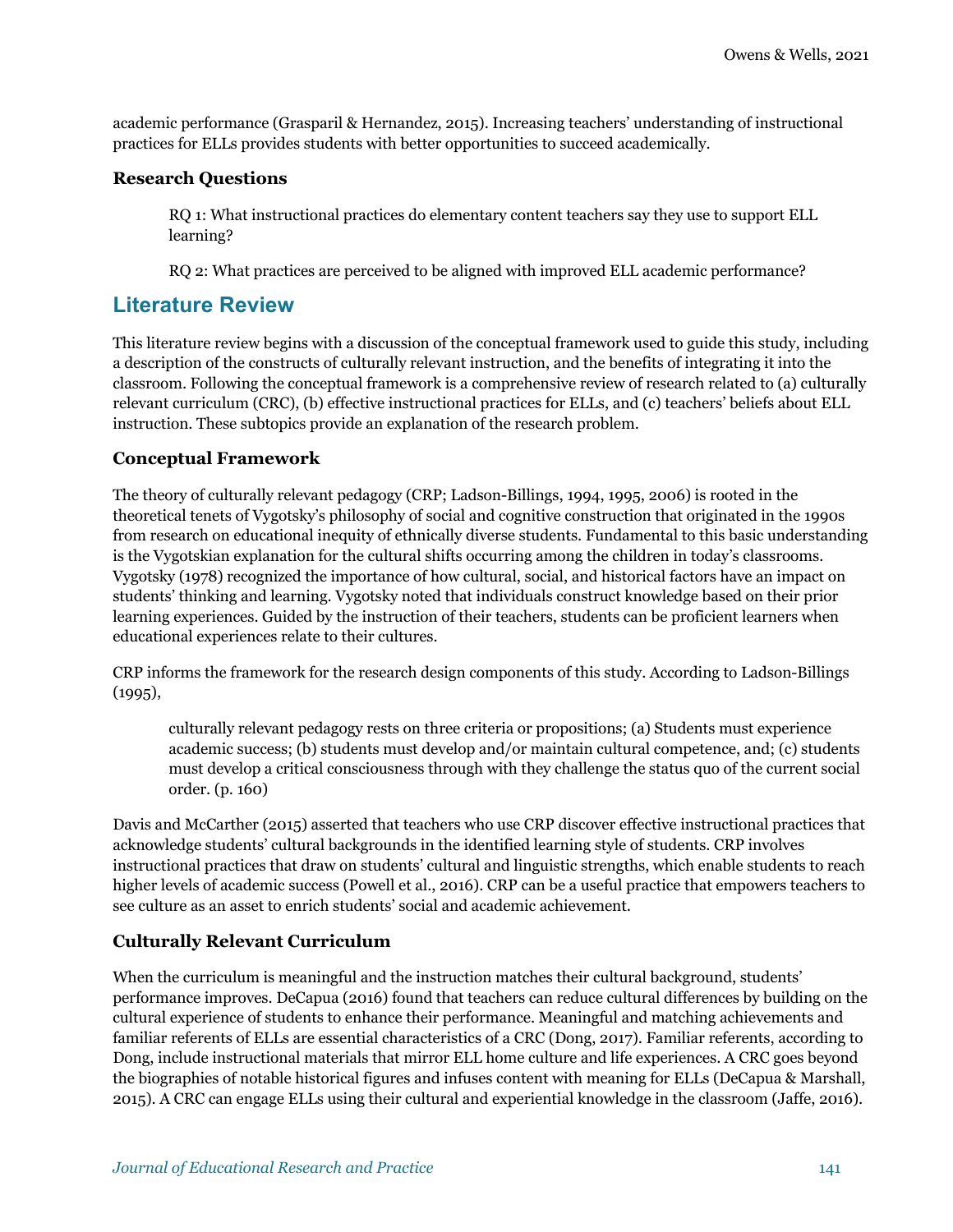According to Samuels (2018), learning about the lives of students helps teachers promote culturally relevant teaching by making applicable connections between curriculum materials and students' cultural experiences. Viewing learning from the students' perspective creates social relationships and a sense of community, which further strengthens the union between the teacher and student (Ragoonaden & Mueller, 2017). In essence, when students make sense of their world, they respond better by using prior knowledge, past experiences, and cultural references.

### **Effective Instructional Practices for ELLs**

Gomez and Diarrassouba (2014) conducted a study of the perceptions of elementary teachers who taught culturally and linguistically diverse students and found that teachers were not adequately prepared to teach ELLs. Even when prepared to teach in a culturally diverse classroom, teachers lacked sufficient cultural knowledge to implement instructional practices that were suitable for ELLs. Pappamihiel and Lynn (2016) studied ELL teachers who were asked their perceptions concerning instructional and linguistic accommodations needed to support ELL academic performance and discovered that many of the participants were not comfortable implementing the adjustments. The researchers concluded that mainstream teachers need to be better equipped to implement adequate linguistic and instructional accommodations to improve the academic performance of ELLs in the classroom.

According to Grasparil and Hernandez (2015), high dropout rates among ELLs were attributed to poor literacy achievement. The researchers found that implementing effective reading instructional practices may enhance literacy among ELLs. Grasparil and Hernandez revealed that a mismatch between a widely used reading program component and ELL instructional needs accounted for poor literacy performance. The authors concluded that effective instructional strategies for ELLs should include verbal reading articulacy, phonemic cognizance, language, phonics, and comprehension. Research-based instructional practices may increase the graduation and literacy performance among linguistically challenged students.

### **Teachers' Beliefs About ELL Instruction**

ELL educational experiences can be positively or negatively shaped by a teacher's beliefs and instructional approaches. Murphy and Torff (2019) found that many content teachers favored a less rigorous curriculum for ELLs than non-ELLs. A less rigorous curriculum, according to the authors, may contribute to the academic achievement gap between ELLs and non-ELL students. For ELLs to receive an equitable education, educators need to develop effective instructional strategies that target teachers' beliefs about ELL potential. de Araujo (2017) examined how teachers' beliefs affected their selection of tasks based on the linguistic and mathematical abilities of ELLs and found that teacher beliefs and practices should be critically explored to counter negative educational experiences of ELLs. The tasks teachers select, based on their beliefs about their students, may impact ELLs' academic performance. Further, Clark-Goff and Eslami (2016) found that teacher beliefs can be altered to overcome misconceptions regarding ELLs. Uncovering teachers' beliefs concerning ELLs can be crucial if those beliefs translate to teachers having lower performance expectations for ELLs.

### **Method**

We used a qualitative descriptive study to explore the instructional practices of elementary content teachers of ELLs and investigate how those practices are perceived by the teachers to be aligned with improved academic performance (Caelli et al., 2003). A qualitative descriptive study provided an enhanced understanding of pedagogical strategies that content teachers use to teach ELLs in mainstream classrooms. This is because the qualitative descriptive study can be used to obtain in-depth and creditable information from participants using qualitative data collection, such as semistructured interviews and document analysis (Yin, 2014). The study brought an understanding of the phenomenon of elementary content teachers' instructional practices of ELLs.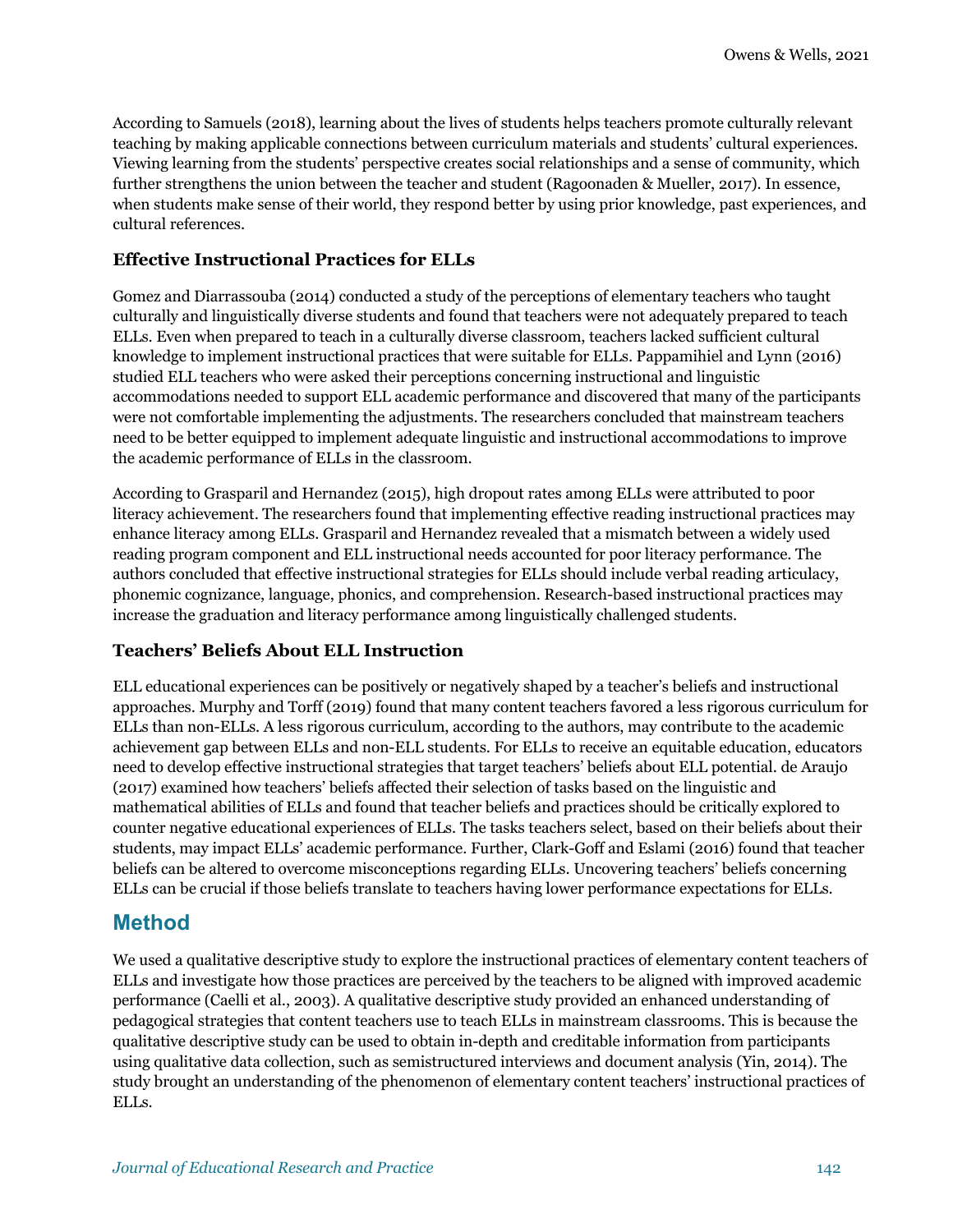### **Participant Selection**

This study was made possible through a partnership agreement between Walden University and the local school district. The participants selected for this qualitative study included content elementary teachers from three elementary schools located in the U.S. mid-Atlantic region who, at some point in their teaching careers, had ELL students in their classrooms. We used purposeful sampling to select participants who (a) were regular elementary content teachers and (b) had ELLs in their classroom at some point in their tenure. After obtaining approval from the district administration and the Walden University IRB, we received the consent of nine teachers to participate in the study. The researchers had no relationship with any of the participants before the data collection.

### **Data Collection**

Data collection procedures included the use of semistructured interviews and analysis of lesson plans. Each semistructured interview was audio-recorded and conducted outside of school hours in a setting selected by the teacher for privacy. The careful use of reflective questioning allowed for accurate data collection during the interviews. To ensure the validity of the questionnaire, we submitted the interview protocol to a panel of experts for review. All members of the panel were qualitative experts with more than 15 years of experience. The interviews were transcribed within 24 hours of each session and provided full and in-depth responses from the teachers regarding their own instructional practices (Creswell & Creswell, 2014; Kvale, 2008; Merriam, 2015).

Once the interview process was completed, participants were asked to provide copies of their weekly lesson plans. Lesson plans were only collected from teachers who currently had ELLs in their classrooms. The data from the lesson plans provided a recurrent view of the objectives of lessons taught to ELLs by the participants. A review of the lesson plan documents was also conducted to triangulate the findings from interviews (Hatch, 2002). The lesson plans were coded with the use of the Frequency of Instructional Methods (Lopez & Mason, 2017), developed to identify types of instructional methods utilized by school personnel. According to Glesne (2011), lesson plans can be used to authenticate the instructional practices that teachers use to support ELL learning. Lesson plans, according to Castro (2015), can also identify the needs of ELLs based on their academic strengths and challenges. Lesson plans reflect the way teachers adopt instructional materials and how learning theory is translated into practice (Choy et al., 2013).

### **Data Analysis Plan**

During the first stage of data analysis, all interview transcripts were read repeatedly to become familiar with the data. A priori codes based on the conceptual framework were listed in the codebook. The a priori codes consisted of the constructs of CRP: (a) academic success, (b) cultural competence, and (c) development of sociopolitical consciousness (Ladson-Billings, 1995, p. 160). During the second stage of data analysis, initial impressions and open codes were recorded. Codes were organized as either a priori or open by colored highlights, and copious notes were made in the margins of the transcriptions to aid in interpretation (Lodico et al., 2010). The highlighted material was logged into an Excel spreadsheet, which allowed for easy comparison of the coded data by participant, school, and grade level.

In the third stage of data analysis, categories of meaning emerged from the data (Cho & Lee, 2014; Creswell & Creswell, 2014). A priori codes were compared with the open codes formulated from the data onto separate spreadsheets to explore connections in the data (Merriam, 2009). This was done to address the research questions by providing a picture of what instructional practices, from the perspective of the teachers, connect with the improved ELL academic performance. Four major themes emerged from the data: issues related to (a) cooperative learning strategies, (b) varied instructional strategies, (c) collaboration with ESOL teachers, and (d) a welcoming learning environment.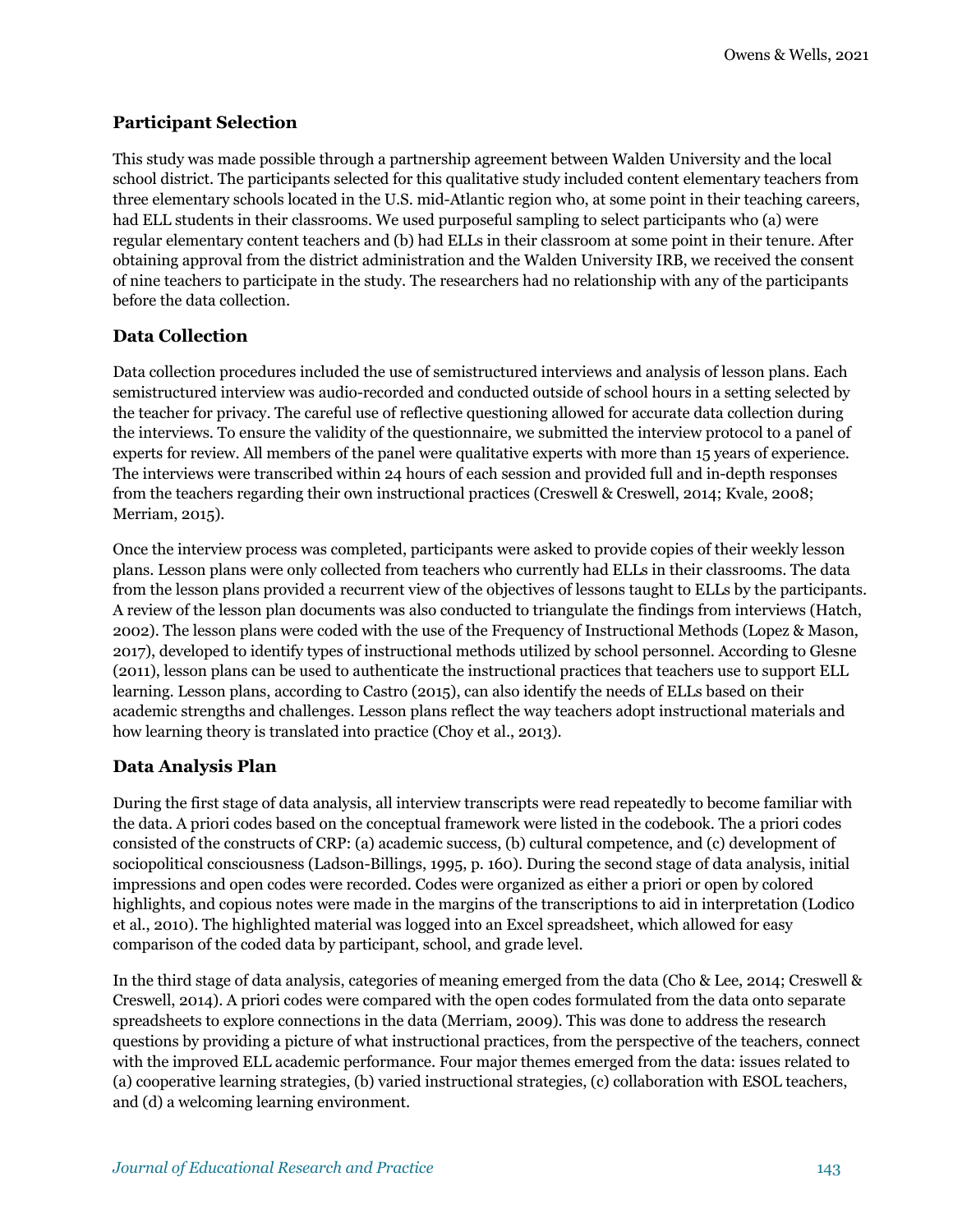### **Trustworthiness**

Member checking improved the trustworthiness of the findings. A system of member checking took place during each interview, where the information was restated and summarized to check for accuracy from each participant (Merriam, 2009). By restating and summarizing participants' interview information, we found no contradiction of statements. After the interviews were transcribed, each interview was sent via e-mail to the participants to ensure that their responses were not prejudiced by researcher biases (Lodico et al., 2010). Participants were able to make suggestions to ensure that their perspectives were fully captured during the member checking process (Merriam, 2015). Of the nine participants, only one teacher made revisions to their transcripts, and those revisions were added. Member checking provided the chance to corroborate participant perspectives and revise inaccurate findings.

Another strategy used to determine the trustworthiness of study findings was triangulation, which helped improve the support of the findings of the study by comparing data from semistructured interviews and lesson plans (Marshall & Rossman, 2015). Triangulation was a valuable method to establish confirmability and credibility of the research study's findings (Yin, 2014). Creswell (2013) and Merriam (2015) stated that triangulation enhances the integrity of the study through corroboration data from multiple sources, such as documents and interviews. In this study, the triangulation process included data from semistructured interviews and lesson plans. We analyzed the data and presented evidence to support the themes. Through strategies such as triangulation, researchers can bolster the credibility of a study.

## **Findings**

The purpose of the study was to explore the instructional practices of elementary content teachers of ELLs and how those practices are perceived to align with improved ELL academic performance. The findings provide an understanding of participants' perceptions of working with ELLs and how they implemented instructional practices in mainstream classes.

### **Findings—Research Question 1**

Two findings emerged. First, participants stated that they use cooperative learning strategies to promote English language acquisition among ELLs. Second, participants reported they use varied instructional strategies to meet ELL academic needs.

### **Cooperative learning strategies**

The teachers implement cooperative learning strategies to promote English language acquisition among ELLs, which they believed allowed ELLs to feel validated as essential members of mainstream classrooms (Toppel, 2015). Alrayah (2018) examined the effectiveness of cooperative learning activities and found that a correlation existed between cooperative learning activities and improved ELL oral fluency. In addition, Zarifi and Taghavi (2016) stated that cooperative learning has a positive influence on ELL grammatical competence and contributes to a nurturing and collaborative environment for ELLs.

Participants believed that cooperative learning strategies are essential instructional practices used to teach ELLs in the classroom. One participant described how she employed cooperative learning strategies by "pairing an ELL student with low English proficiency with an ELL student who has high English proficiency." She said it "allowed the ELL student with low English proficiency to feel more confident in sharing in the classroom because this strategy encourages students to learn from each other." Another participant shared that cooperative learning strategies, when used properly, encouraged "community building and relationships to help all students feel welcome and accepted and part of the classroom community." One teacher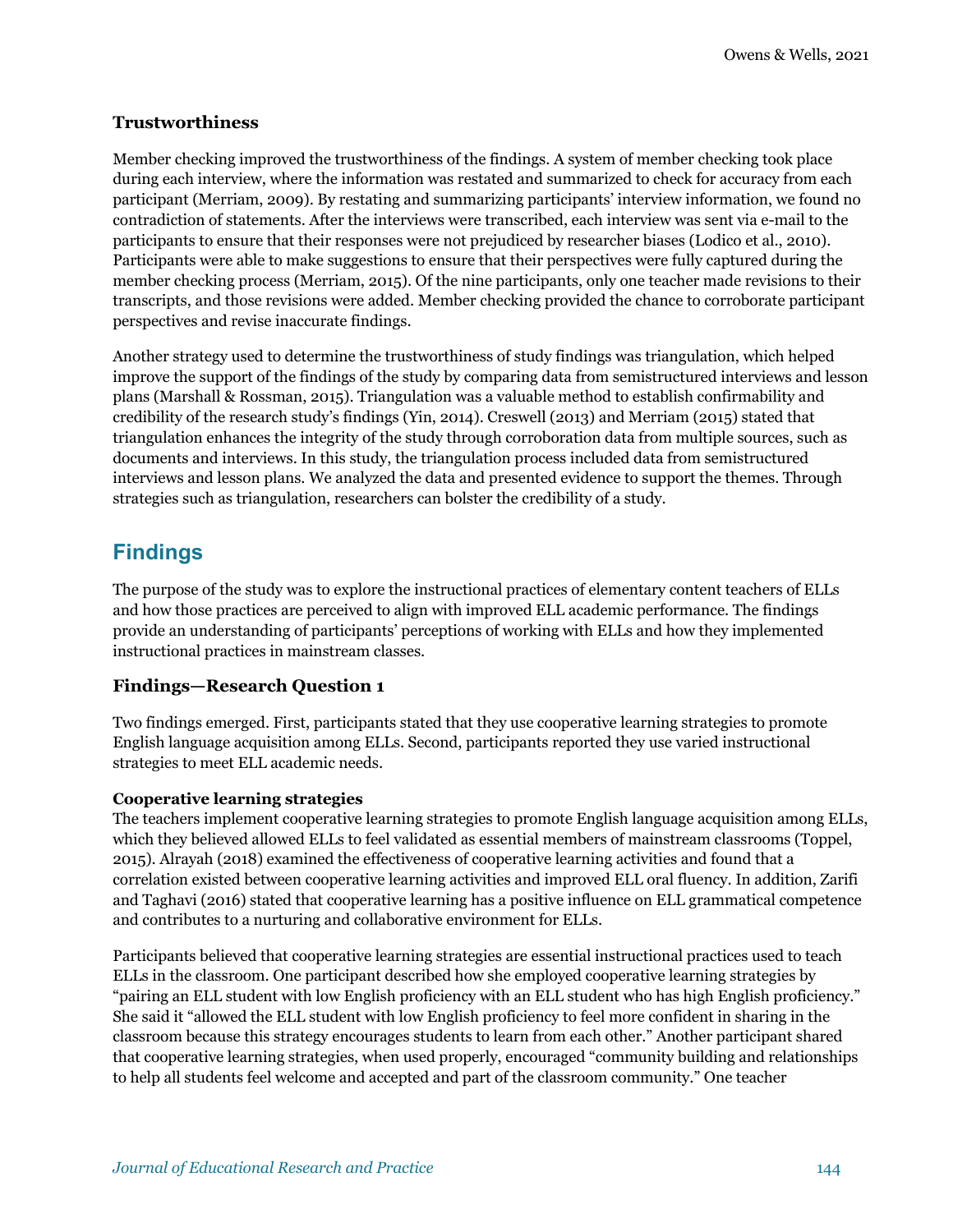commented on how the communication component with cooperative learning "helps all students but highlights the ELLs." Also, another teacher added that,

I basically use the Kagan strategy that's like the turn and talk. It's really less work for me because they're talking to each other and kids learn best from each other. They pick up things from the teacher, but when we want mastery of a subject and things like that, they learn best from one another.

#### **Varied instructional strategies**

A second finding that emerged was teachers' use of varied instructional strategies to meet ELL needs. The interview data revealed the participants believed that varied instructional strategies provided the proper support to enhance student performance. The findings aligned with Ladson-Billings' (1994) CRP construct of academic success and cultural competence by implementing instructional practices that emphasize students' previous knowledge. The use of varied instructional practices is essential in meeting the academic needs of individual learners. Five of the nine participants used some form of varied instructional strategies that included small groups and multimodal approaches, such as graphic organizers, visuals, music, and gestures, and building on students' prior knowledge to help make content understandable for ELLs (Thompson, 2015). Most participants used small group instruction, cooperative learning, and visual learning and phonics worksheets in their lesson plans as a varied approach to learning. The findings align with Shaunessy-Dedrick et al. (2015), who explained that learning requires more than a one-size-fits-all approach. Castro (2015) also advocated the use of varied instructional practices with ELLs. Varied or differentiated instruction, according to Valiandes (2015), helps adapt instruction to meet the needs of ELLs. Finally, Ismajli and Imami-Morina (2018) agreed, indicating that differentiated teaching is a useful tool that helps teachers gain knowledge to support the individual needs of ELLs. Teachers can develop varied learning activities that address culturally and linguistically diverse learners.

### **Findings—Research Question 2**

Two findings emerged from the data. First, participants stated that tapping into the expertise and cultural competence of English-as-a-second-language (ESOL) teachers created a necessity to increase collaboration opportunities with ESOL teachers. Second, participants stressed the importance of creating a welcoming and stress-free learning environment for ELLs.

#### **Collaboration with ESOL teachers**

The participants believed that encouraging collaboration between ESOL and classroom teachers can support regular classroom instruction by taking advantage of ESOL teachers' culturally competent expertise. This theme aligns with that of Babinski et al. (2018), who found that collaboration incorporating cultural competency in the classroom provides ESOL and elementary content teachers with the necessary skills to implement high-impact instructional methods. Also, Peercy Martin-Beltran et al. (2015) found that collaboration between ESOL specialists and elementary content teachers supports students by improving elementary content teachers' understanding of ELLs' cultural learning capabilities and requirements. All the participants agreed that collaborative activities provide the elementary content teacher and the ESOL teacher opportunities to combine their teaching methods.

One participant stated,

I think from my experience the ESOL teacher will also bring in an aide to spend one on one time with that child if they're really struggling and having problems. I am also reaching out to other teachers to get ideas about different curricula and different things to help my ELLs get the needed exposure.

Hong et al. (2019) stated that this improves the learning outcomes of ELLs. According to some participants, collaboration is especially beneficial in science and social studies, where the content-specific vocabulary can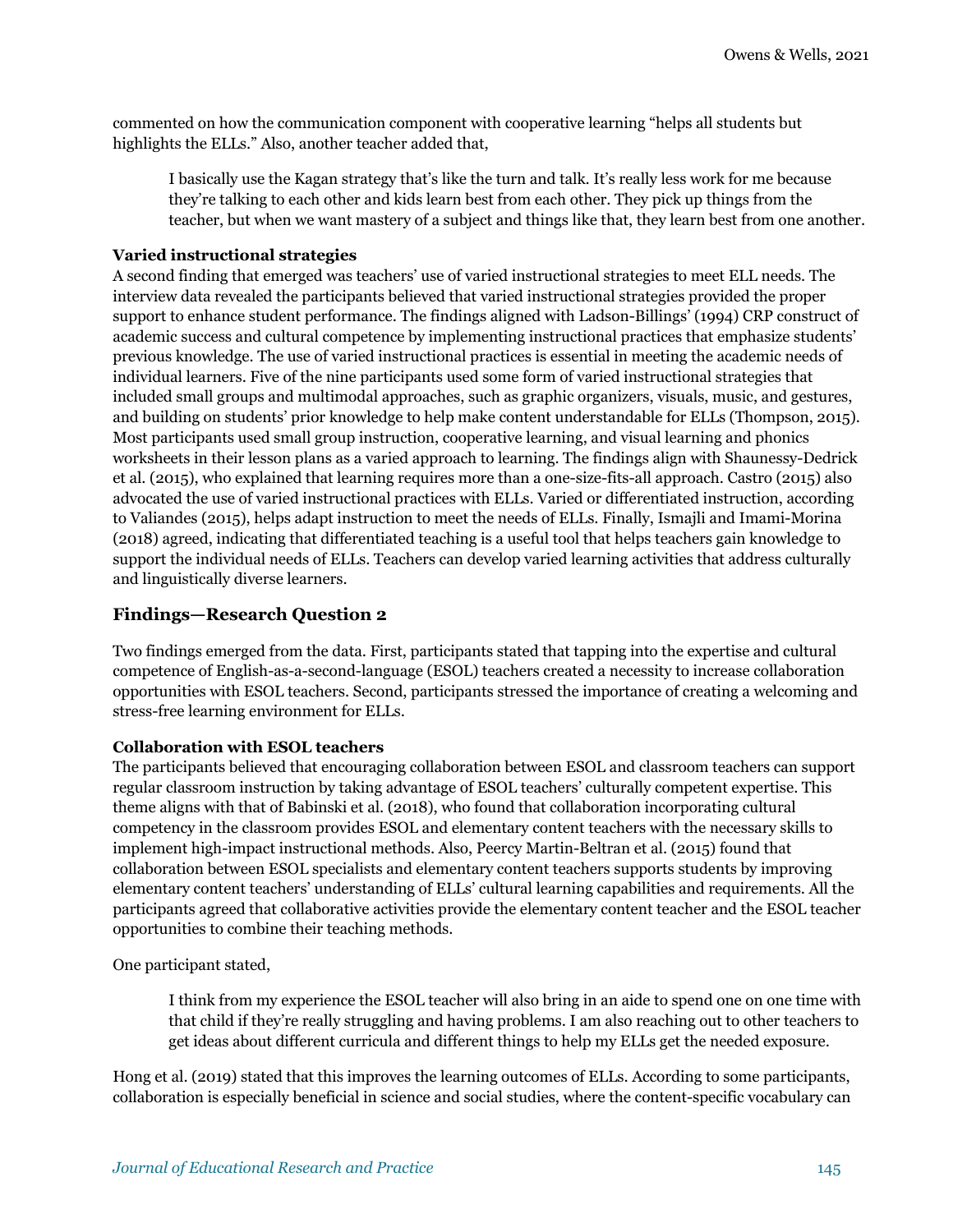be more challenging. Cho et al. (2019) concurred and affirmed that students could achieve greater success when mainstream teachers and ESL teachers collaborate by sharing ideas on progress and incidences. The findings align with the criteria of Ladson-Billings' CRP (1995), which incorporates academic success and cultural competency into the classroom. The criteria state the importance of developing students academically and the need to nurture and support student cultural competence. Collaboration allows teachers to learn new and innovative teaching practices to develop academic achievement and can extend teachers' cultural competence that may have a positive effect on how their students learn.

#### **A welcoming learning environment**

A fourth finding that emerged from the participants' interviews was the importance of creating a welcoming and stress-free learning environment for ELLs. This, along with teachers becoming culturally competent, is in alignment with the constructs of CRP. Hogan-Chapman et al. (2017) examined ways to support teachers in obtaining cultural competence by engaging in simulation activities to create a welcoming learning environment. Hogan-Chapman et al. (2017) concluded that knowing and understanding students' home cultures were important in becoming a culturally responsive teacher. A stress-free and welcoming learning environment, according to Samalot-Rivera et al. (2018) and Ladson-Billings (1994), are classrooms where teachers take the time to learn about the different countries of origin for their ELLs. ELLs can also feel more welcomed and may be more willing to participate when instructional methods include culturally relevant music and games from the students' native countries (Cruz & Petersen, 2011). Cervetti et al. (2015) and Ladson-Billings (1995) advocated that ELLs are apt to feel more comfortable practicing their English-speaking skills when teachers acknowledge and validate their students' native languages, creating a culturally inviting learning environment. Leveraging ELL native backgrounds can support the instructional strategies of elementary content teachers.

According to the perceptions of the participating teachers, a welcoming and stress-free learning environment makes ELLs more apt to focus on learning. One teacher commented that "first and foremost, when they come into my classroom, I make them feel welcome." She further stated that she's able to accomplish a welcoming environment,

by letting them know that whatever culture, whatever language they speak, all language or languages are also welcome. I thought my kids come in ashamed of their home language, and I try to sort of eliminate that thought process so then they'll be open to learning.

Another teacher stressed the importance of creating a learning environment in which ELLs feel accepted and welcome. She stated that,

foremost, we focus on community building and relationships. This helps all students feel welcome and accepted, and part of the classroom community. This is something I really focus on, especially in the beginning of the year, and then once that's established, I feel like the real learning can take place.

A third participant, when asked "what instructional practices are linked to improving the academic performance of ELLs?," stated that "a child learns best when a child feels welcome." She further stated that to create a welcoming environment, "I really have to be adept at the way they think and the pace at which they pick things up because they do have to work at a slower pace."

### **Recommendations**

Based on the results of the data and existing literature, administrators might consider adopting recommendations that include district-level communication and collaboration and developing a diversity training program. The recommendations of the current study were consistent with Ladson-Billings' CRP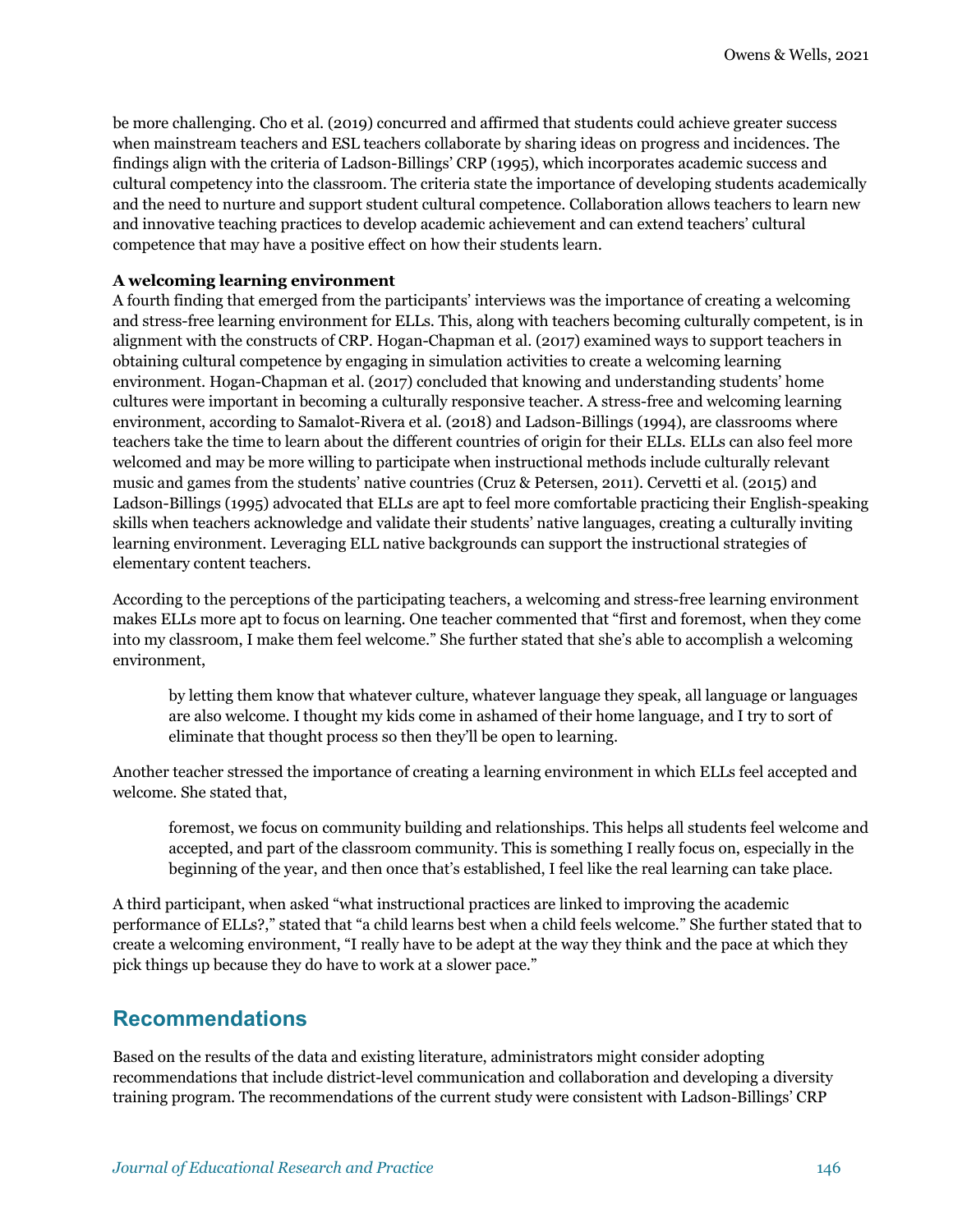theory, which stresses the importance of implementing intervention strategies for ethnically diverse students who struggle academically. The data confirmed the strong link between CRP and academically successful ELLs. Ladson-Billings stressed the importance of students achieving academic excellence and cultural competence aligning with the policy recommendations. CRP theory provides the basis to understanding the many dynamics that must be considered when designing effective instructional practices to meet the learning needs of ELLs.

### **District-Level Communication and Collaboration**

The first recommendation based on the findings of this study is to implement strategies that improve collaboration between elementary content and ESOL teachers through district-level communication and interaction. Collaboration with ESOL teachers plays an important role when determining what practices and programs can assist ELLs who are struggling in mainstream classes. A thriving learning community, stated Ladson-Billings (1994), is characterized by cooperation, collaboration, and student learning for all. Most of the participants believed that implementing collaboration with ESOL teachers was significant and beneficial for increasing the academic performance of ELLs in mainstream classrooms. However, when asked whether they face any challenges having ELLs in their class, Participants 2, 3, 4, 7, and 9 stated that they struggled because their ELLs are pulled out of class by ESOL teachers. Although elementary content and ESOL teachers collaborated to support the learning needs of ELLs, factors such as inadequate planning time and insufficient professional training hindered them from consistently employing collaboration techniques in mainstream classrooms. Even participants who thought that increased collaboration was helpful still thought they had to work a little harder to manage their classrooms.

### **Creating a Diversity Training Program**

The second recommendation based on this study is to implement a diversity training program to create a stress-free and welcome learning environment for ELLs. Consistent with Ladson-Billings' theory of CRP, the development of a diversity training program will provide elementary content teachers the cultural competency to better understand and communicate with their ELL students. Cultural competence, commented Ladson-Billings (1995), no matter the ethnic background, should be part of the classroom experience for students to achieve academic success. Completing a diversity training program, according to Schwartz (2019), will allow teachers to better communicate with students and parents of culturally and linguistically diverse backgrounds. Practical diversity education courses provide participants an opportunity to look at their own cultural bias as it relates to their ethnically diverse classrooms (Cardona et al., 2018). Teachers are better able to understand the perspectives of culturally and linguistically diverse students and approach learning from their viewpoint when a healthy level of cultural competence is achieved.

### **Importance to Stakeholders in a Larger Context**

Although a policy paper was developed in the context of a specific school district, other stakeholders may benefit from the project. The study may contribute to positive social change by providing researchers, institutions, and school districts with a better understanding of the instructional practices of content elementary teachers with ELLs. Equipping elementary content teachers with effective instructional methods helps support the learning needs of ELLs (Bautista, 2014). A better knowledge of instructional methods and their perceived linkage to the improved academic performance of ELLs may help prepare elementary content teachers to teach ELLs (Feiman-Neimser, 2018). The findings and recommendations from the study may be transferable. To ensure transferability, we obtained supportive documentation, vivid details, detailed, thick descriptions, and verbatim quotes from the participants to describe the findings. According to Merriam (2009), when researchers provide detailed explanations, the results become more realistic and valuable. The resulting project deliverable from this study will generate a better understanding of what instructional practices elementary education teachers perceive to be aligned with improved ELL academic performance.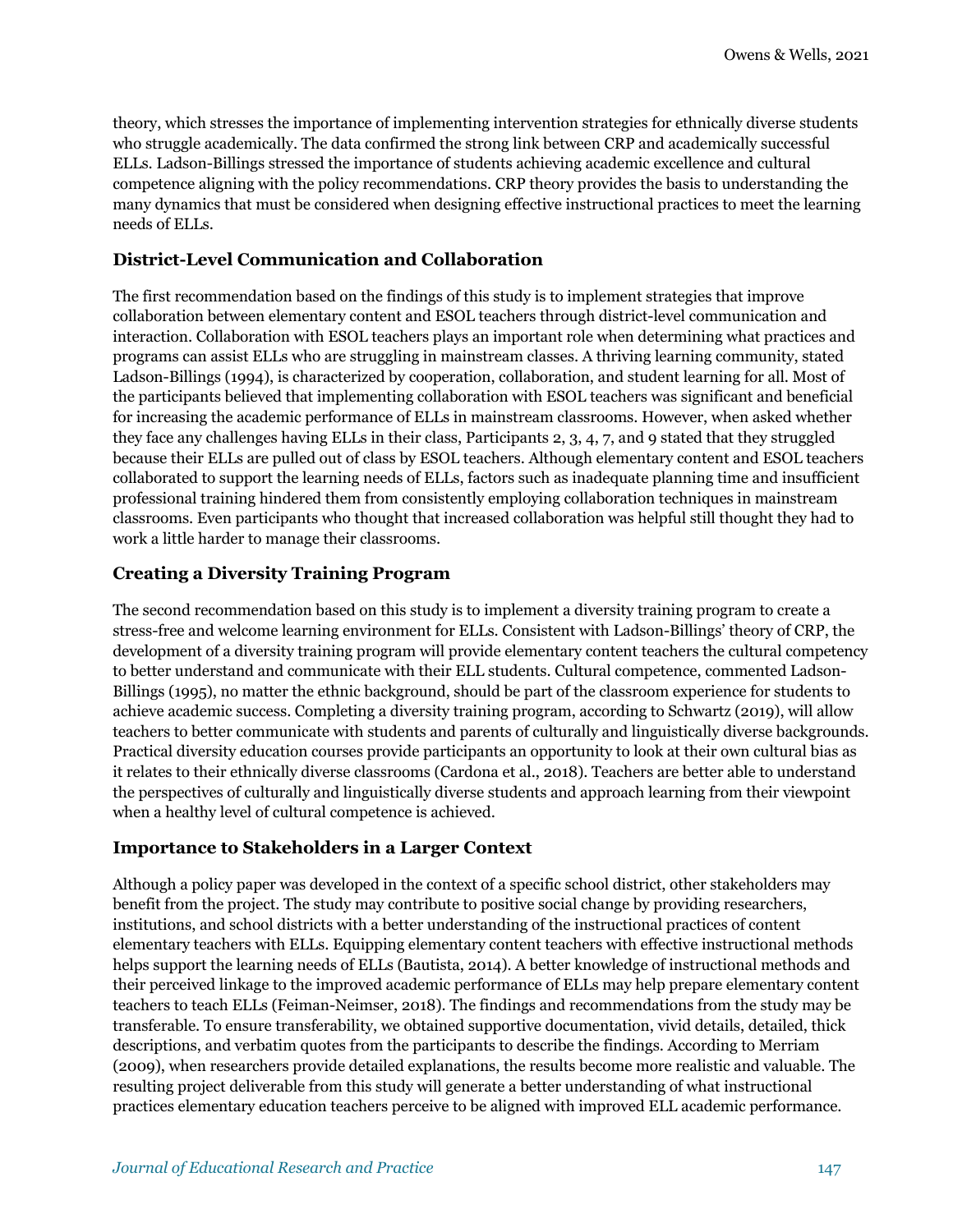### **Project Implications**

The positive implications of the study and policy paper at the local community level include increased awareness of the instructional practices used by teachers with ELLs in their classrooms. Effective instructional models for ELLs can help them achieve academically and attain higher levels of English proficiency (Vogt & Echevarria, 2015). Evans (2018) stated that effective instructional models for ELLs could be delivered through teacher education programs. The instructional models should have the goals of preparing elementary education teachers to become productive with ELLs. The social change implication includes the potential of providing researchers and administrators with a better understanding of instructional practices, which will inform academic improvement efforts for ELLs.

### **Implications, Applications, and Directions for Future Research**

This study provides findings regarding the instructional practices of elementary content teachers of ELLs and how those practices are perceived to align with improved ELL academic performance. The data collected indicated that participants had challenges related to collaborating with ESOL teachers. In this study, a policy recommendation, the benefits of improved collaboration between elementary content and ESOL teachers was suggested (Babinski et al., 2018). Therefore, the study findings and proposed policy recommendation paper can promote positive social change and provide insights into how local districts can incorporate collaboration between parties connected with improving ELL learning. Although this study provided thoughtful insights from elementary content teachers, recommendations for further research include the need to study the instructional practices of elementary content teachers through the lens of ESOL teachers (Hong et al., 2019). The deliverable, the policy paper, can be circulated to the district's leadership team. If the group accepts it, the strategies can be implemented in classrooms in the next school year. The advent of proper professional development may open avenues for those who struggle with English proficiency.

## **Conclusion**

The problem addressed in this study is a need to explore the instructional practices of elementary content teachers of ELLs and how those practices are perceived by the teachers to be aligned with improved ELL academic performance. The policy recommendations were constructed through the lens of the study's conceptual framework, CRP. The data collected indicated that participants had challenges related to collaborating with ESOL teachers and stressed the importance of creating a welcoming and stress-free learning environment for ELLs. The findings were addressed through policy recommendations that call for building time into the school year for district-level communication and collaboration and creating a diversity training program. If district stakeholders adopt the implementation of the policy recommendations, this process can benefit ELLs at district elementary schools with a strategy to improve instructional practices of elementary content teachers.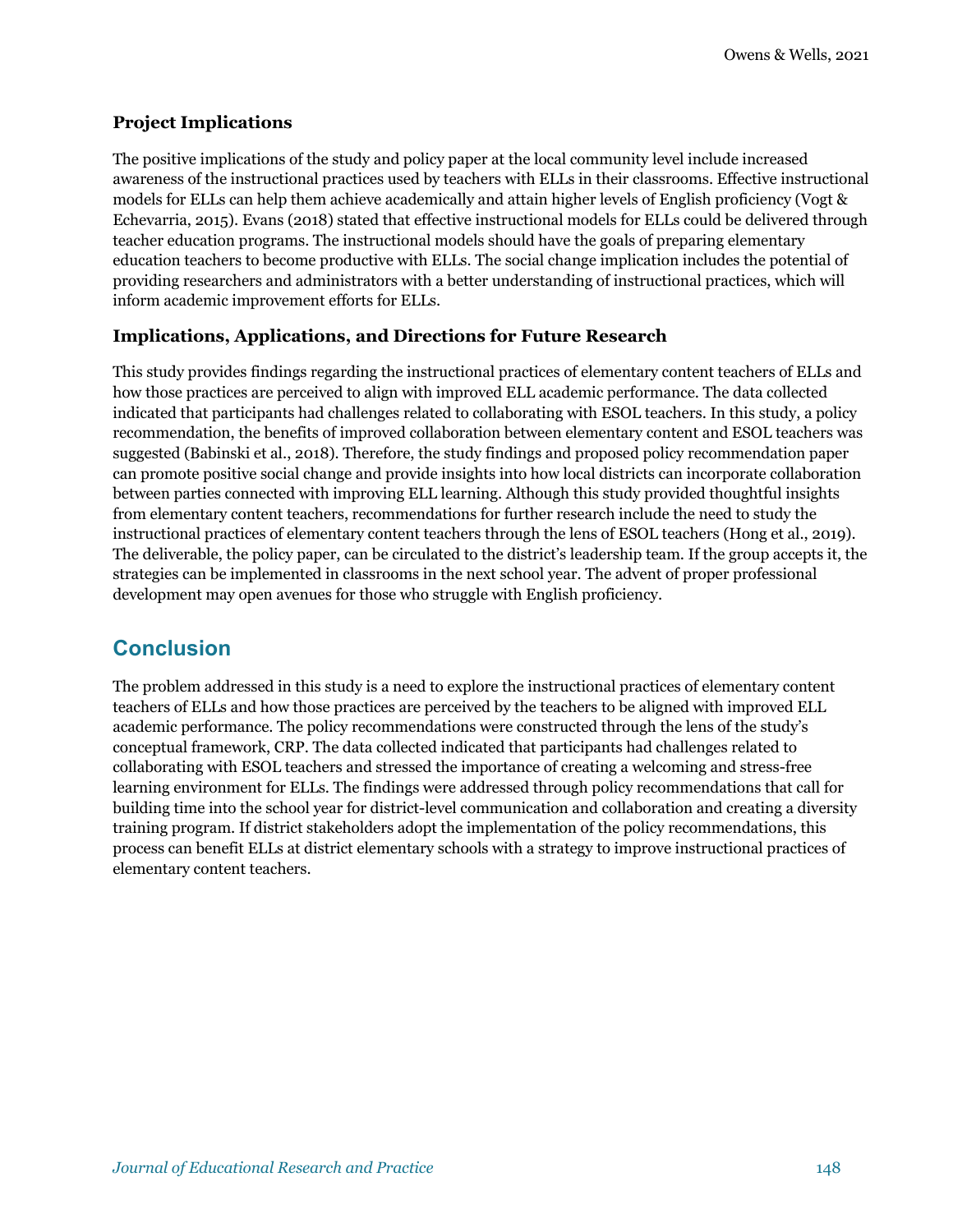## **References**

- Alrayah, H. (2018). The effectiveness of cooperative learning activities in enhancing EFL learners' fluency. *English Language Teaching, 11*(4), 21–31. https://10.5539/elt.v11n4p21
- Babinski, L. M., Amendum, S. J., Knotek, S. E., Sanchez, M., & Malone, P. (2018). Improving young English learners' language and literacy skills through teacher professional development: A randomized, controlled trial. Grantee Submission, *American Educational Research Journal*, *55*(1), 117–143. https://doi.org/10.3102/0002831217732335
- Barragan, B., Castilla-Earls, A., Martinez-Nieto, L., Restrepo, M. A., & Gray, S. (2018). Performance of lowincome dual language learners attending English-only schools on the clinical evaluation of language fundamentals. *Language, Speech & Hearing Services in Schools*, *49*(4), 292–305. https://doi.org/10.1044/2017
- Bautista, N. (2014). LEVELING up: Addressing ELLs' language proficiencies and cognitive abilities in science classrooms. *The Science Teacher*, *81*(4), 32–37. https://www.jstor.org/stable/i40151274
- Caelli, K., Ray, L., & Mill, J. (2003). 'Clear as Mud': Toward greater clarity in generic qualitative research. *International Journal of Qualitative Methods 2*(2), 1–13. https://doi.org/10.1177/160940690300200201
- Cardona, M. C., Tichá, R., & Abery, B. (2018). Education for diversity in initial teacher preparation programmes: A comparative international study. *Journal of E-Learning & Knowledge Society*, *14*(2), 79–95. https://doi.org/10.20368/1971-8829/1499
- Carnoy, M., & García, E. (2017, January 12). Five key trends in U.S. student performance. Progress by blacks and Hispanics, the takeoff of Asians, the stall of non-English speakers, the persistence of socioeconomic gaps, and the damaging effect of highly segregated schools. Economic Policy Institute.
- Castro, E. (2015). Helping English language learners succeed in school. *Education Digest*, *80*(7), 44–47.
- Castro-Olivo, S., Preciado, J., Le, L., Marciante, M., & Garcia, M. (2018). The effects of culturally adapted version of First Steps to Success for Latino English language learners: Preliminary pilot study. *Psychology in the Schools*, *55*(1), 36–49. https://doi.org/10.1002/pits.22092
- Cervetti, G. N., Kulikowich, J. M., & Bravo, M. A. (2015). The effects of educative curriculum materials on teachers' use of instructional stress for English language learners in science and on student learning. *Contemporary Educational Psychology*, *40*, 86–98. https://doi.org/10.1016/j.cedpsych.2014.10.005
- Cho, H., Wang, X. C., & Christ, T. (2019). Social-emotional learning of refugee English language learners in early elementary grades: Teachers' perspectives. *Journal of Research in Childhood Education*, *33*(1), 40–55. https://doi.org/10.1080/02568543.2018.1531449
- Cho, J. Y., & Lee, E.-H. (2014). Reducing confusion about grounded theory and qualitative content analysis: Similarities and differences. *The Qualitative Report, 19*(32), 1–20. https://nsuworks.nova.edu/tqr/vol19/iss32/2
- Choy, D., Wong, A. F. L., Lim, K. M., & Chong, S. (2013). Beginning teachers' perceptions of their pedagogical knowledge and skills in teaching: A three year study. *Australian Journal of Teacher Education*, *38*(5), 68–79. https://doi.org/10.14221/ajte.2013v38n5.6
- Clark-Goff, K., & Eslami, Z. (2016). Exploring change in preservice teachers' beliefs about English language learning and teaching. *Iranian Journal of Language Teaching Research*, *4(*3), 21–26. http://ijltr.urmia.ac.ir/article\_20352.html
- Creswell, J. W. (2013). *Qualitative inquiry & research design: Choosing among five approaches* (3rd ed.). Sage.
- Creswell, J. W., & Creswell, J. D. (2014). *Research design: Qualitative, quantitative, and mixed methods approaches* (5th ed.). Sage.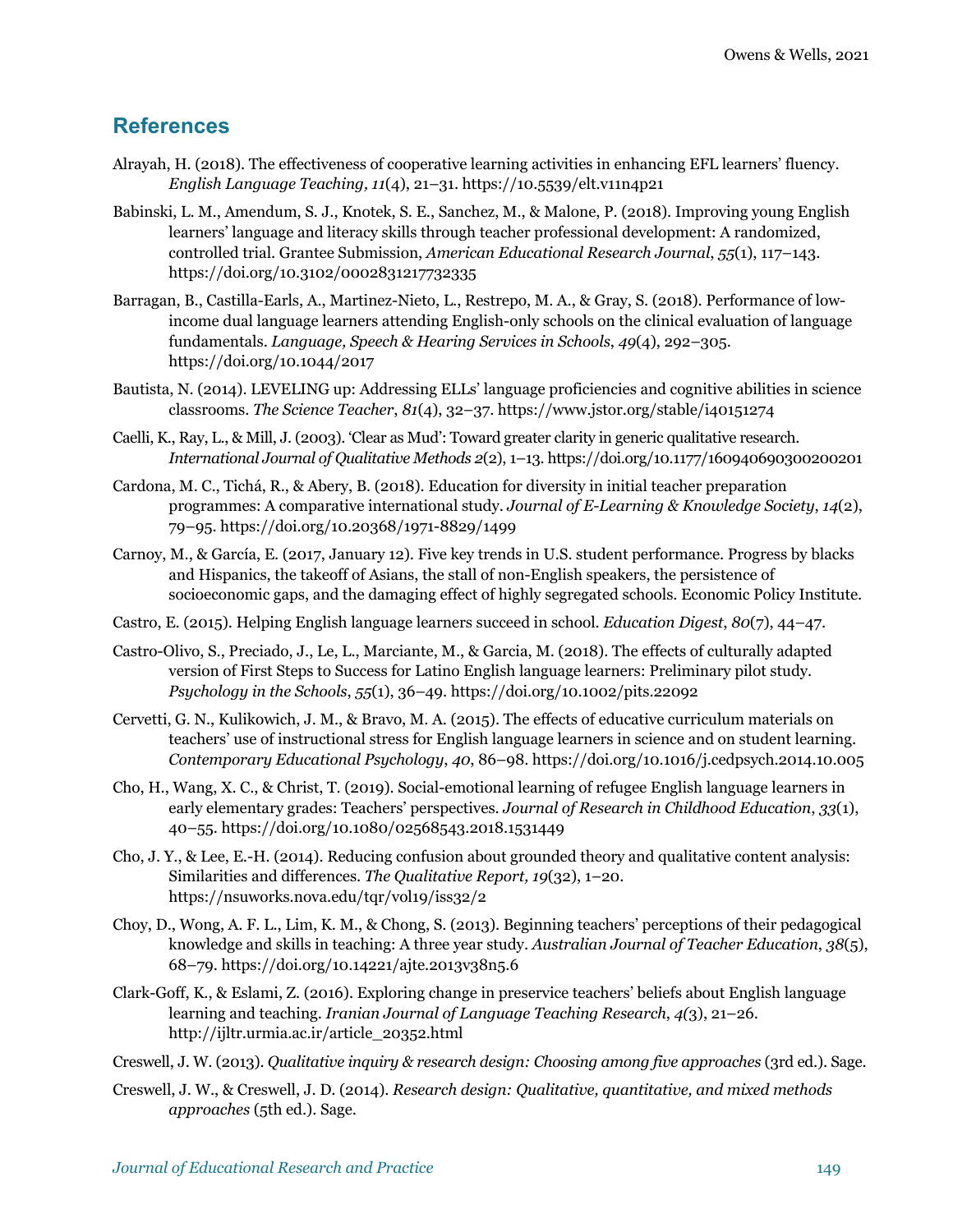- Cruz, L. M., & Petersen, S. C. (2011). Teaching diverse students: How to avoid marginalizing difference. *Journal of Physical Education, Recreation & Dance*, *82*(6), 21–28. https://doi.org/10.1080/07303084.2011.10598640
- Davis, D. M., & McCarther, S. M. (2015). Following the drinking gourd: Culturally relevant pedagogy and curriculum development through the arts. *The Educational Forum*, *79*(1), 68–80. https://doi.org/10.1080/00131725.2014.971991
- de Araujo, Z. (2017). Connections between secondary mathematics teachers' beliefs and their selection of tasks for English language learners. *Curriculum Inquiry*, *47*(4), 363–389. https://doi.org//10.1080/03626784.2017.1368351
- DeCapua, A. (2016). Reaching students with limited or interrupted formal education through culturally responsive teaching. *Language and Linguistics Compass*, *10*(5), 225–237. https://doi.org/10.1111/lnc3.12183
- DeCapua, A., & Marshall, H. W. (2015). Reframing the conversation about students with limited or interrupted formal education: From achievement gap to cultural dissonance. *NASSP Bulletin*, *99*(4), 356–370. https://doi.org/10.1177/0192636515620662
- Diaz, A., Cochran, K., & Karlin, N. (2016). The influence of teacher power on English language learners' selfperceptions of learner empowerment. *College Teaching*, *64*(4), 158–167. https://doi.org/10.1080/87567555.2015.1126801
- Dong, Y. R. (2017). Tapping into English language learners' (ELLs') prior knowledge in social studies instruction. *Social Studies*, *108*(4), 143–151. https://doi.org/10.1080/00377996.2017.1342161
- Evans, L. M. (2018). A case study examination of exemplary literacy teaching in a cross-linguistic, crosscultural learning environment. *Literacy Research and Instruction*, *57*(4), 330–350. https://doi.org/10.1080/19388071.2018.1482033
- Feiman-Neimser, S. (2018). What does research tell us about educating mainstream teachers to work with ELLs? *The Educational Forum*, *82*(2), 227–234. https://doi.org/10.1080/00131725.2018.1420872
- Gay, G. (2013). Teaching to and through cultural diversity. *Curriculum Inquiry*, *43*(1), 48–70. https://doi.org/10.1111/curi.12002
- Glesne, C. (2011). *Becoming qualitative researchers: An introduction*. Pearson Education.
- Gomez, M. N., & Diarrassouba, N. (2014). What do teachers need to support English learners? *English Language Teaching*, *7*(5), 89–101. https://doi.org/10.5539/elt.v7n5p89
- Grasparil, T. A., & Hernandez, D. A. (2015). Predictors of Latino English learners' reading comprehension proficiency. *Journal of Educational Research and Practice*, *5*(1), 35–57. https://doi.org/10.5590/JERAP.2015.05.1.03
- Hatch, J. A. (2002). *Doing qualitative research in education settings*. State University of New York Press.
- Hogan-Chapman, A., Lewis, B., Cooper, R., Howse, T., & Warren, L. (2017). Using culturally responsive simulation activities to prepare teachers. *National Teacher Education Journal*, *10*(1), 67–74.
- Hong, H., Keith, K., & Moran, R. R. (2019). Reflection on actions: Probing into English language art teachers' personal and professional experiences with English language learners. *TESL-EJ*, *22*(4), 1–16. http://tesl-ej.org/pdf/ej88/a2.pdf
- Ismajli, H., & Imami-Morina, I. (2018). Differentiated instruction: Understanding and applying interactive strategies to meet the needs of all students. *International Journal of Instruction*, *11*(3), 207–218. https://doi.org/10.12973/iji.2018.11315a
- Jaffe, A. (2016). Social studies pedagogy for Latino/a newcomer youth: Toward a theory of culturally and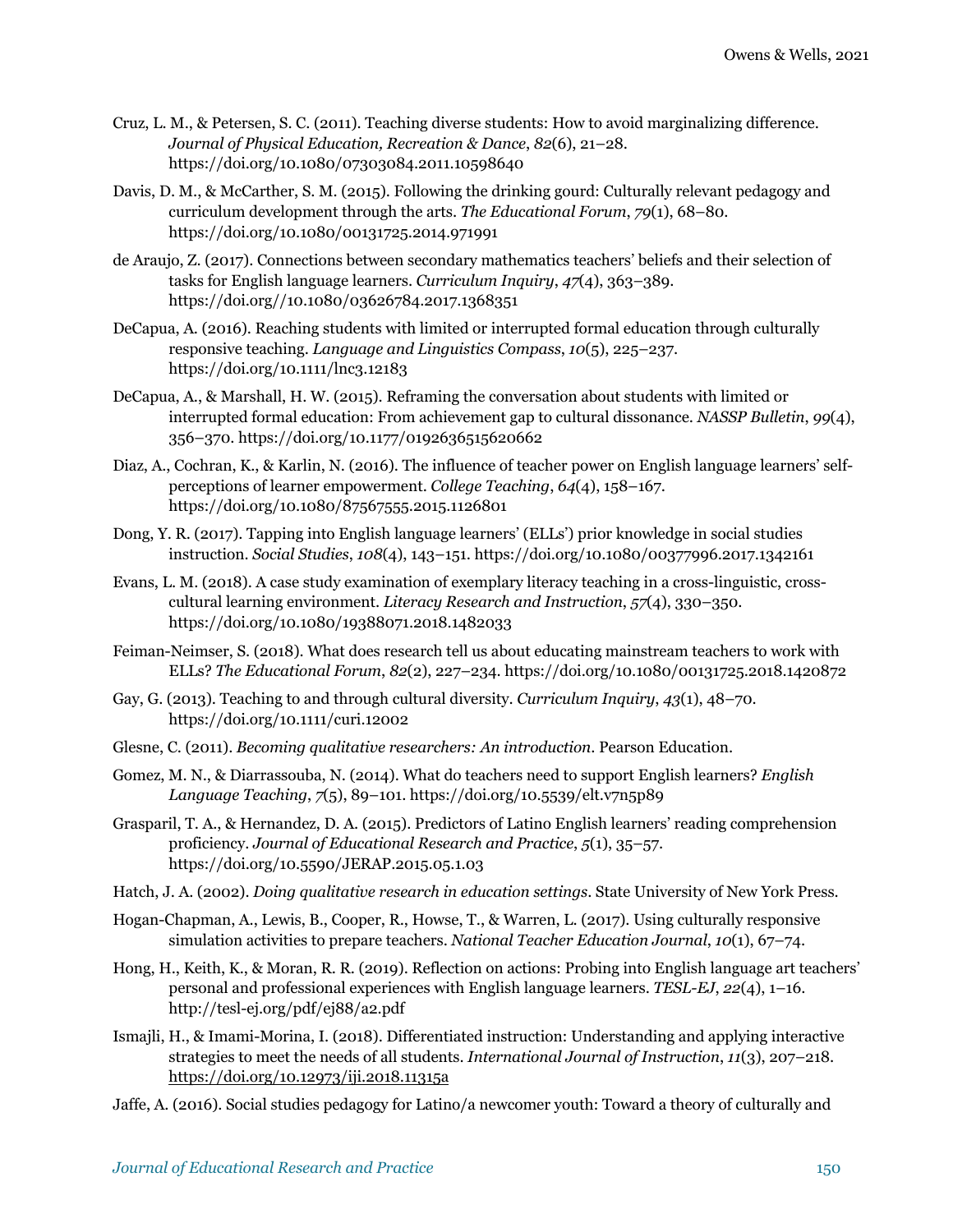linguistically relevant citizenship education. *Theory & Research in Social Education*, *44*(2), 147–183. https://doi.org/10.1080/00933104.2016.1171184

- Kim, W. G. (2017). Long-term English language learners' educational experiences in the context of high-stakes accountability. *Teachers College Record, 119*(9), 1–32.
- Kvale, S. (2007). Conducting an interview. In *Doing interviews* (pp. 52–67). Sage. http://doi.org/10.4135/9781849208963
- Ladson-Billings, G. (1994). *The dreamkeepers: Successful teachers of African American children.* Jossey-Bass.
- Ladson-Billings, G. (1995). But that's just good teaching! The case for culturally relevant pedagogy. *Theory Into Practice*, *34*(3), 159–165. https://doi.org/10.1080/00405849509543675
- Ladson-Billings, G. (2006). Yes, but how do we do it? Practicing culturally relevant pedagogy. In J. Landsman & C. W. Lewis (Eds.). *White teachers/diverse classrooms: Creating inclusive schools, building on students' diversity, and providing true educational equity* (pp. 29–42). Stylus Publishers.
- Lodico, M., Spaulding, D., & Voegtle, K. (2010). *Methods in educational research: From theory to practice.* John Wiley & Sons.
- Lopez, C. J., & Mason, E. C. M. (2017). School counselors as curricular leaders: A content analysis of ASCA lesson plans. *American School Counseling, 21*(1b). https://doi.org/10.1177/2156759X18773277
- Marshall, C., & Rossman, G. B. (2014). *Designing qualitative research* (6th ed.). Sage.
- Merriam, S. B. (2009). *Qualitative research in practice: Examples for discussion and analysis*. Jossey-Bass.
- Merriam, S. B. (2015). *Qualitative research: A guide to design and implementation* (4th ed.). John Wiley & Sons.
- Murphy, A. F., & Torff, B. (2019). Teachers' beliefs about rigor of curriculum for English language learners. *The Educational Forum*, *83*, 90–101. https://doi.org/10.1080/00131725.2018.1505991

National Assessment of Educational Progress. (2019). The nation's report card. http://nationsreportcard.gov/

- O'Brien, L. M., & Leighton, C. M. (2015). Use of increasingly complex text to advance ELs' knowledge and academic language. *Literacy Research: Theory, Method, and Practice*, *64*(1), 169–192. https://doi.org/10.1177/2381336915617579
- Pappamihiel, N. E., & Lynn, C. A. (2016). Adaptations for English language learners: Differentiating between linguistic and instructional accommodations. *TESL-EJ, 20*(3), 1–13. https://files.eric.ed.gov/fulltext/EJ1122806.pdf
- Peercy, M. M., Martin-Beltrán, M., Silverman, R. D., & Nunn, S. J. (2015). "Can I ask a question?" ESOL and mainstream teachers engaging in distributed and distributive learning to support English language learners' text comprehension. *Teacher Education Quarterly*, *42*(4), 33–58. https://files.eric.ed.gov/fulltext/EJ1090809.pdf (ed.gov)
- Powell, R., Cantrell, S. C., Malo-Juvera, V., & Correll, P. (2016). Operationalizing culturally responsive instruction: Preliminary findings of CRIOP research. *Teachers College Record*, *118*(1), 1–46.
- Ragoonaden, K., & Mueller, L. (2017). Culturally responsive pedagogy: Indigenizing curriculum. *Canadian Journal of Higher Education*, *47*(2), 22–46.
- Samalot-Rivera, A., Treadwell, S. M., & Sato, T. (2018). Instructional strategies to consider when teaching Hispanic English-language learners in physical education. *Strategies: A Journal for Physical and Sport Educators*, *31*(2), 26–30. https://doi.org/10.1080/08924562.2017.1418691
- Samuels, A. (2018). Exploring culturally responsive pedagogy: Teachers' perspectives on fostering equitable and inclusive classrooms. *SRATE Journal*, *27*(1), 22–30. https://files.eric.ed.gov/fulltext/EJ1166706.pd f (ed.gov)